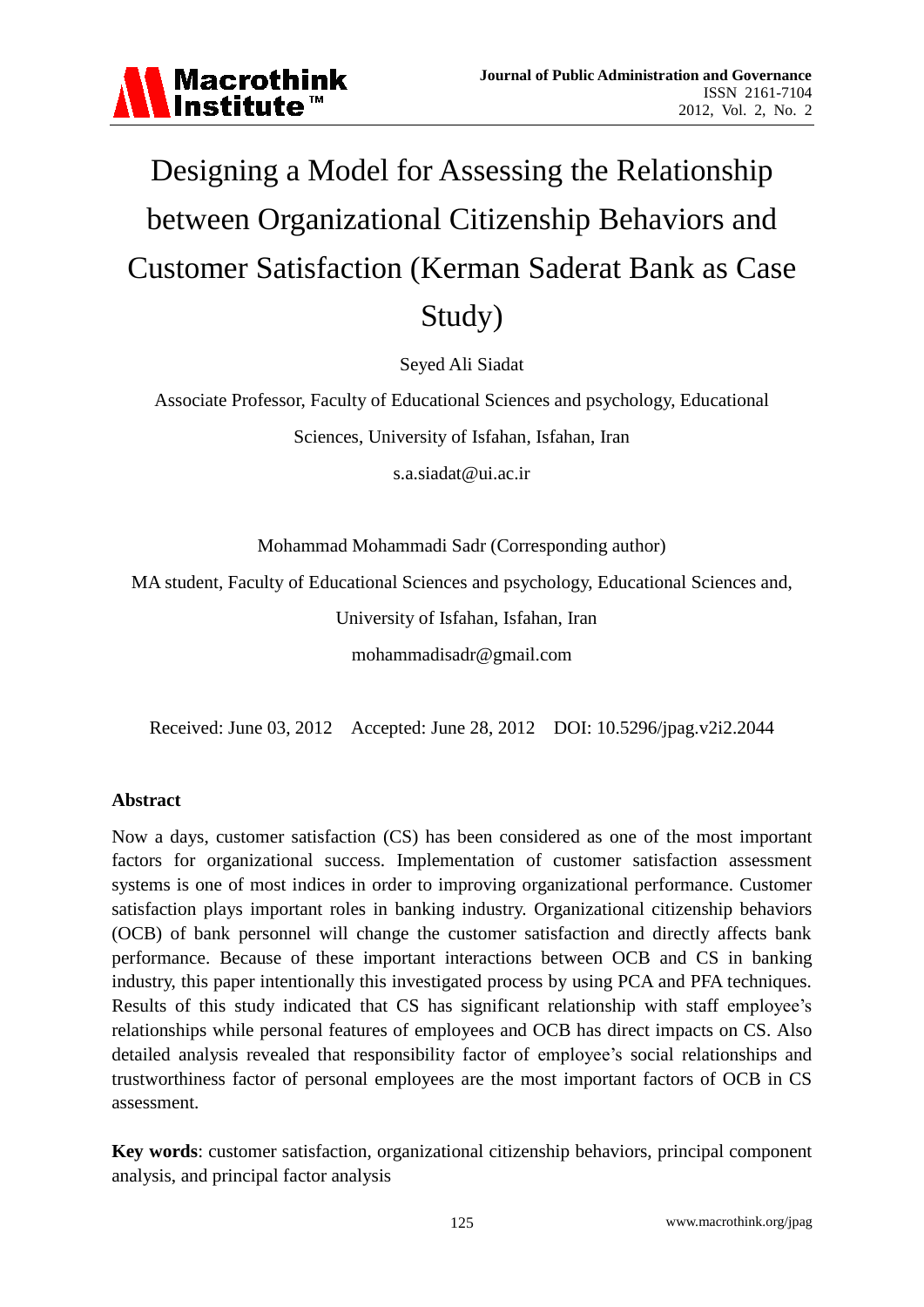

# **1. Introduction**

Nowadays organizations, efforts to create new needs and wants in their customers and modern consumers based concepts of new marketing and to maintain their loyalty in order to increase profitability through avoiding from exertion and bureaucracy and applying customer's participation and consumer relationship management. However it should be mentioned that the main motivation of organizational success and progress is their customers. In other words, any businesses can't survive without customers. Therefore, it is critical that each organization design a framework to analyze and evaluate status of their customer's satisfaction. Only the organizations and businesses which increase their competitive abilities through increasing quality of their products and services with respect to customer's needs and wants will be successful. The banking industry, that is one of the basic and critical components of each economic system in market-based economy, has very important and critical role in terms of customer satisfaction (Hafezi et al, 2008). Evaluating amount of customer's satisfaction from banking services requires conducting comprehensive study and examination. With respect to this fact that the customer is the basis and focus of banking system, customer-oriented perspective is considered as the most beneficial and appropriate strategy for banks (Antreas et al., 2001). The employee's behavior and their attitudes influence customer's perceptions of offered services, customer's satisfaction, their behavioral intentions, and their loyalty. Therefore, recognizing levels of needs and wants and effective components of organizational citizenship behavior on customer's satisfaction is necessary to develop of banking industry. Also, examining results of evaluations and satisfaction levels of offered services and also their employee's behavior is critical step in this process. Hence, the main purpose of this study was recognizing and examining the relationship of organizational citizenship behavior on customer's satisfaction in city of Kerman through PAC model.

# **2. Review Research backgrounds**

Customer satisfaction is the sense or attitude of customer about products and services after its consumption (Ahmad and Kamal, 2002). This acts as the relationship between different stages of consumer's buying behavior. Many people intend to the things that can't seize them and then choose and satisfy their needs and wants in the areas that there are less tendency to them. Therefore the concept of satisfaction refers to comprehensive dimensions of intentions and utilities in terms of satisfying basic or excellence needs that the customer achieves because of different characteristics of products and also is the source of profitability for organization and main reason of its survival(Paulin et al., 2006).In the nowadays competitive world, only those which companies will be successful that are able to satisfy their customer's needs and also maintain and increase it. Therefore, the proactive and excellence organizations effort to ensure certainty about their customer's satisfaction (Leon, 1996). Many studies and researches are conducted in terms of examination and evaluation of customer satisfaction that some of them are cited at the following section.

Zarrabi (2004) examined satisfaction of customers and also utilized Pearson correlation coefficient and Freedman analysis to this. His results indicated that there is significant and positive relationship between quality of services and customer satisfaction and also there are significant relationships among components of services quality. Divandari (2009) examined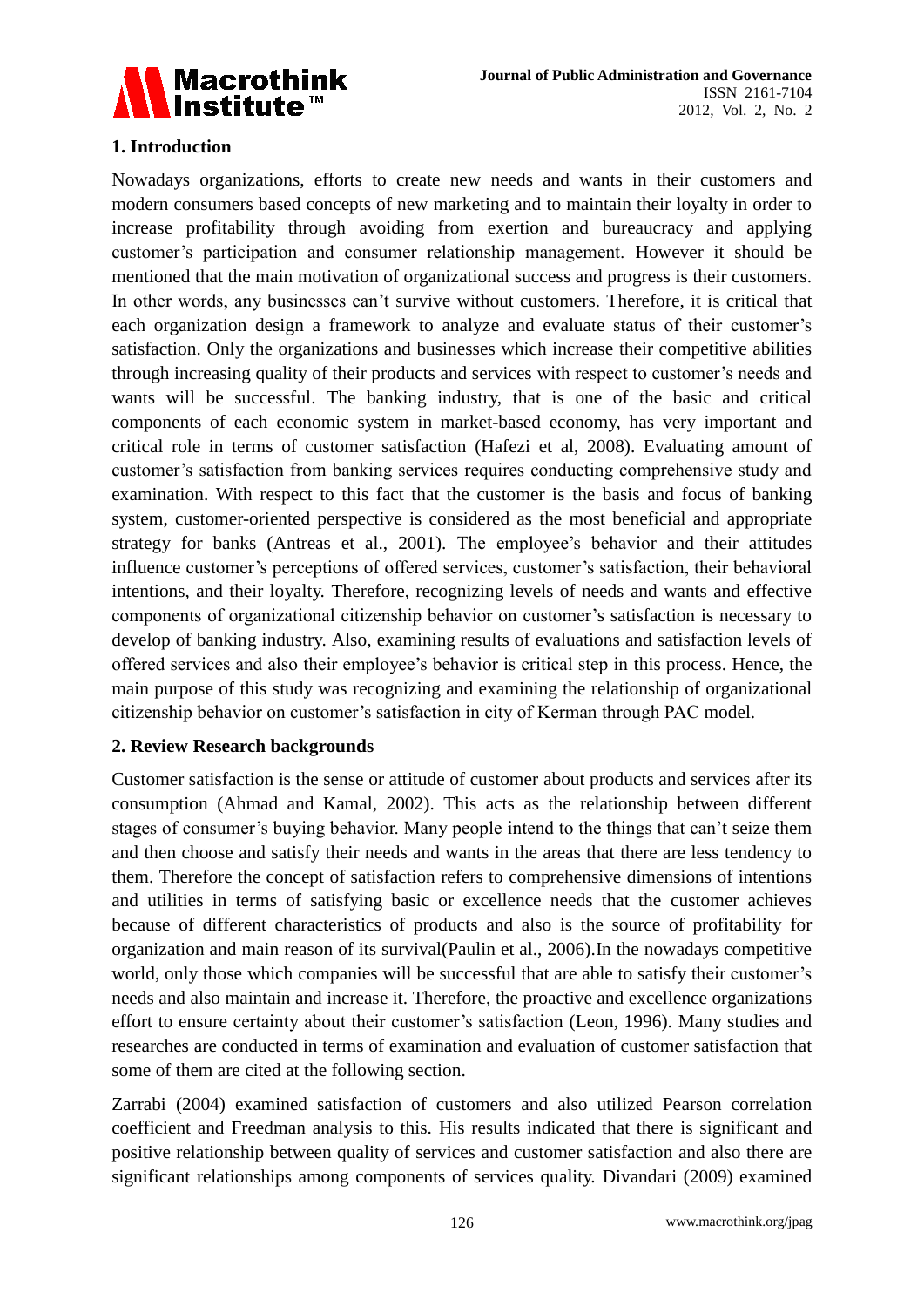

and evaluated satisfaction of customers in banking industries through designing a model and applying it. Hashemzadeh (2009) examined the effective factors on customer's satisfaction in banking industry. The results of his study indicated that the service quality influences customer's satisfaction (0.44) and then are customer's educational levels, customer's attitude toward employees (0.33), their evaluation from banking procedures and policies ( $R = 0.28$ ), and customer basis (0.07) explain customer's satisfaction. In another study, the paths and factors that lead to offering satisfying services to customers have been examined and tested. The results of this study indicated some factors leads to customer's satisfaction from offered services. These factors include customer's previous experiences, overall justice in the bank, feedback from customer, perceived organizational supportiveness, similarity between employees and customers, and customer's interest to employees (Ahmadi and Puorashraf,2005).

#### **3. Organizational citizenship behavior**

Organizational citizenship behavior refers to set of employee's organizational roles-related behaviors that are beyond their functional expectations. Though the formal system of organizational awarding doesn't identify these behaviors, but is necessary to organizational performance (Kwantes, 2003; Moorman et al., 1995). The examination of research backgrounds indicated that there is no study in terms of dual organizational citizenship behavior and customer's satisfaction in Iran and this study is necessary in these terms.

#### **4. Hypotheses**

In this study, the relationships among components of organizational citizenship behavior and customer's satisfaction at Kerman Saderat bank have been examined. Therefore, the hypotheses of this study formulated as follows section:

**H1:** employee's social interactions with customer influence their satisfaction.

**H2:** employee's good personal features with customer influence their satisfaction.

H3: employee's social interactions explained by employee's answers include employee's encounter, attention to customer, method of speaking with customer, employee's responsibility, directing customers by employees, attention to customer's work, bank's relationships with its customers, dean trustworthiness, clarity and perceptibility of employee's responding.

**H4:** employee's good personality traits explained by their apparent symmetry, reliability, crusty, employee's relationships with customers. Levels of employee's interest to their job, include general and professional abilities of employees, and respect to customers.

#### **5. Research purposes**

The main purposes of this study are to:

1: identifying and examining measures of customer's satisfaction in terms of organizational citizenship behavior at Kerman Saderat bank.

2: determining the effect of employee's social relationships, as the first dimension of organizational behavior, on customer's satisfaction.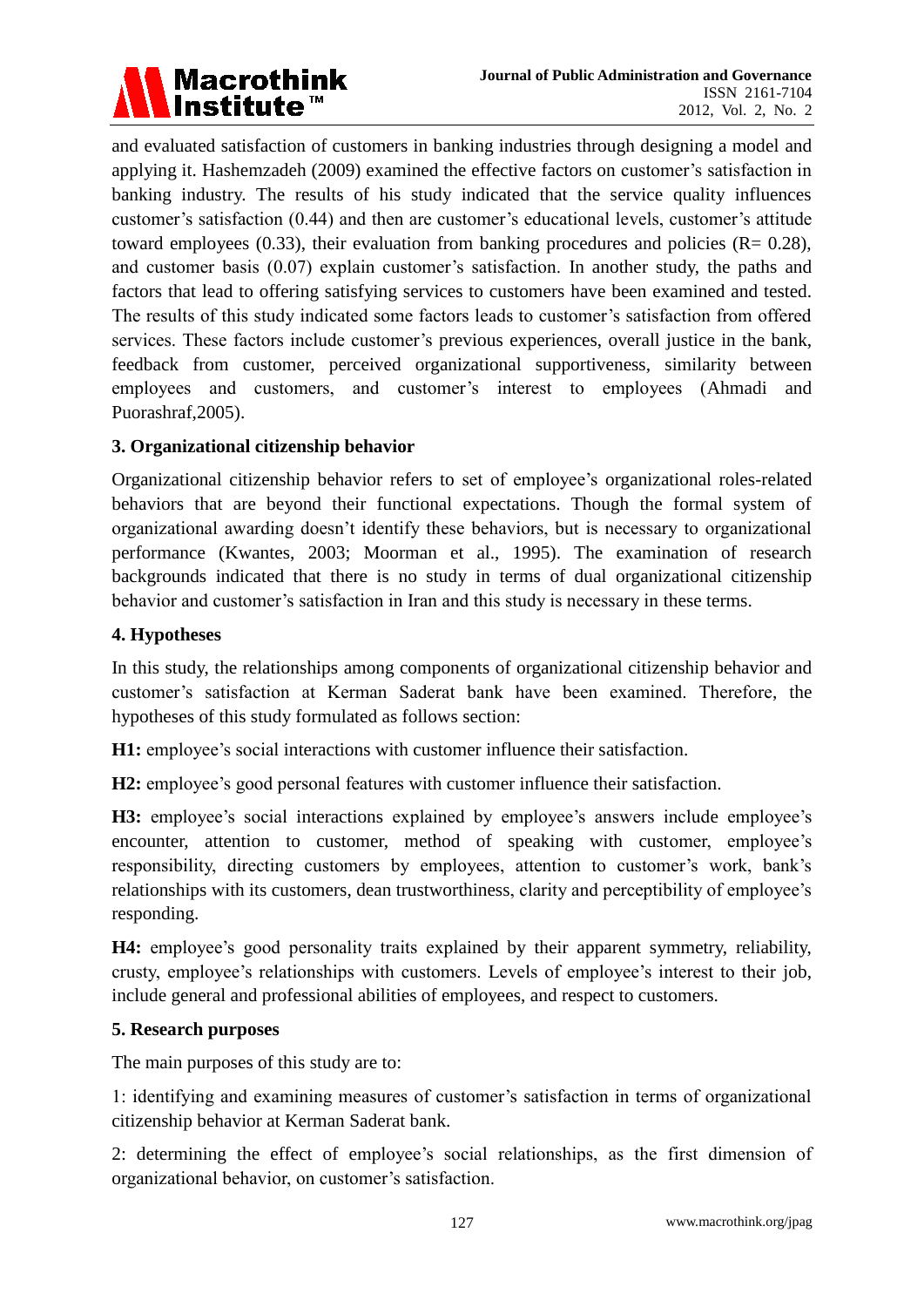

3: determining the effect of employee's personal features, as the second dimension of organizational behavior, on customer's satisfaction.

#### **6. Research methodology**

# *6.1. Statistical population and data collecting method*

In order to collect data for the present study, the questionnaire method has been utilized. This questionnaire consists of three sections that two of them are questions about employee's social interactions and employee's personal features, and the third section is about customer's satisfaction. With respect to the purpose of this study, dependent variable is levels of customer satisfaction in Kerman Saderat bank and independent variables are employee's social interactions with their customers and their personal features. The questionnaire was based on its framework (SERVPERF). To measure reliability of questionnaire, Cronbach's Alpha coefficient was used and calculated at 0.89. Then in order to measuring validity of this questionnaire, it was distributed among some of professors and professionals at this field and then their suggestions and corrections were applied and the final version of questionnaire was designed. In order to analyzing data and concluding results, SPSS has been used. To collect data, 200 questioners were distributed among bank's customers through random sampling method. In order to determining the effective dimensions of organizational citizenship behavior on customer's satisfaction, principal factor analysis was used. This method has been used for converting primary variables to new combined and independent variables (with zero correlation coefficient for each dimension). The new formed dimensions are combinative from the primary variables (Liu et al, 2003). In these two methods rather than using primary variables directly, first they converted to new dimensions and then these dimensions have been utilize rather than the primary dimensions. In this study because of all of variables have been utilized to formulate new dimensions, information of the primary dimensions achieved through rare efforts and this don't leads to data missing (Johnson and Wichern, 1982).

#### **7. Results**

# *7.1. The results of correlation coefficient between customer's satisfaction and dimensions of organizational citizenship behavior*

Results of analyzing demographic variables such as age, educational levels, gender, and occupation of customers indicated that most of respondents were male and were in 20-40 years old and also were employed or self-employed. Table 1 show that the correlation of customer's satisfaction indicated through employee's social relationships with their customers and employee's personality traits. There is significant correlation between employee's social relationships and customer's satisfaction  $(R= 0.738)$ , employee's personality traits and customer's satisfaction  $(R= 0.736)$ . These values indicated that these two variables have relationship with customer's satisfaction. These values are significant at p<0.01 and then two hypotheses accepted. The conceptual framework of this study indicated at the fig 1.

# **8. Conclusion**

In this article with respect to the importance of evaluating customer's satisfaction in banking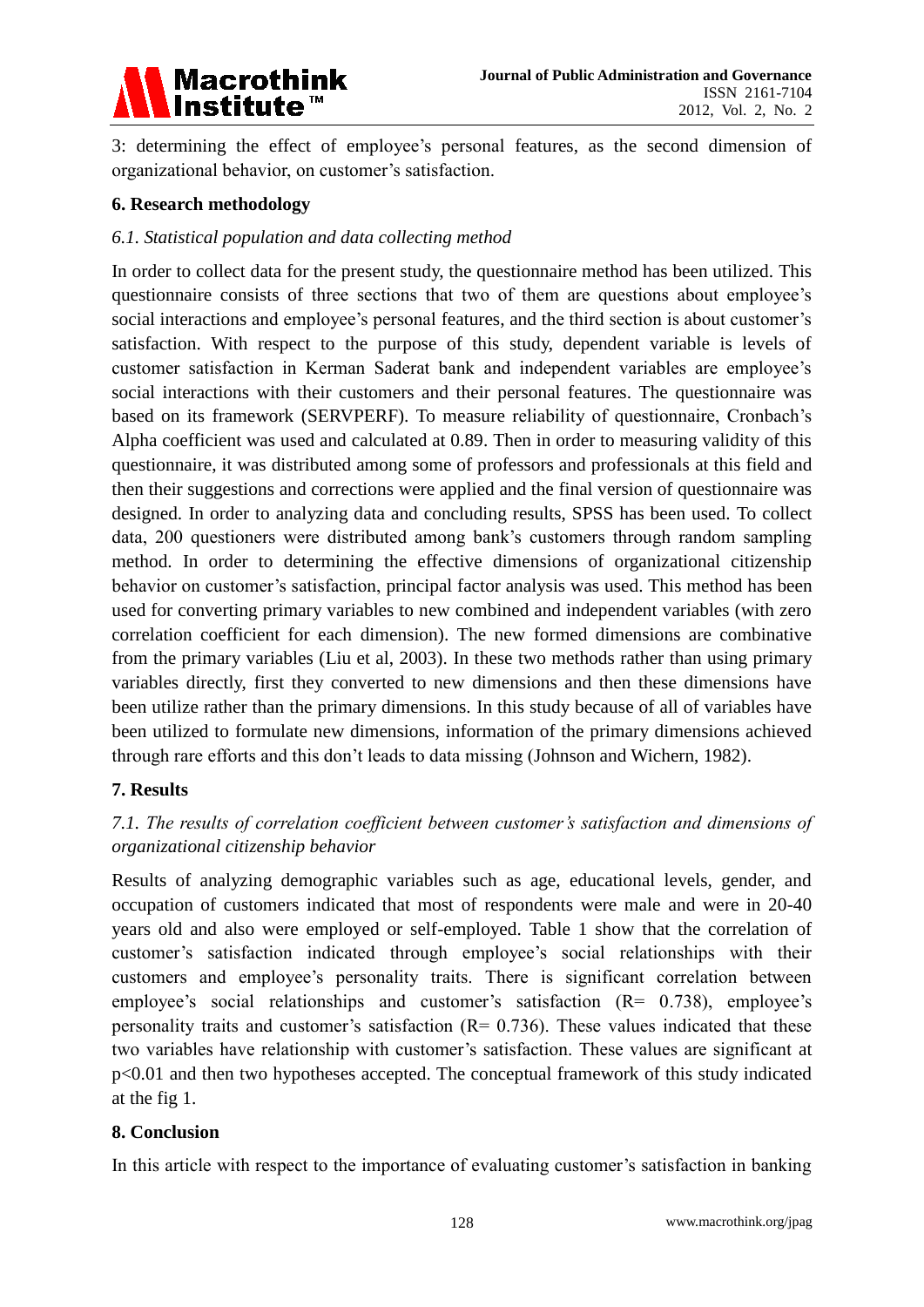

industry, first some of customer satisfaction concepts described and then organizational citizenship behavior offered. Then the model of evaluating customer satisfaction with organizational citizenship behavior designed through factor analysis. The main purpose of this study was to examining the relationship between customer's satisfactions and components of organizational citizenship behavior at Kerman Saderat bank. In order to collecting data, two questionnaires, including organizational citizenship behavior and customer satisfaction was used. Pearson correlation coefficient and factor analysis were used to analyze data and conclude results. The results of this study indicated that six primary variables could explain 87% of variation of all data in terms of social relationships and the main components of this include attention to customer, speaking with customers, and direction by customers, attention to customer's affairs by employees, bosses' responsibility, and clarity of answers. The responsibility of bosses was the most important factor among the main factors in terms of employee's social relationships and also the attention to customer's work by employees had the less importance. Also, the results of employee's personality traits indicated that the five primary factors could explain 92% of customer satisfaction and the main factors in terms of this include apparent symmetry, reliability, ability to communicate, the general and professional ability. The reliability was the main factor and the ability to communicating was the less effect on customer satisfaction. Finally, it should be remembered that results of such studies could leads to recognizing effective behaviors on customer's satisfaction. Also, the positive effects of such studies can leads to examining reasons of unrecognized behaviors that are the main factor of increasing effectiveness with more recognition and appropriate insight. Therefore, it should attended that there some studies in terms of creating, encouraging, improving, and reinforcing such behaviors, regardless of different studies that conducted in terms of different dimensions of organizational citizenship behavior and its importance in organizational citizenship.

# **References**

Ahmadi, P., Porashraf, Y., (2007), the path of Customer's Satisfaction in Commercial banks, Journal of Human Sciences, 11(3), pp 29-58.

Ahmad, J. and Kamal, N. (2002).Customer satisfaction and retailbanking: an assessment of some of the key antecedents of customersatisfaction in retail banking. International Journal of Bank Marketing, 20: 146-160.

Antreas, A., Spiros, G. and Valssis, S. (2001). Behavioral responses to customer satisfaction: an empirical study.European Journal of Marketing, 35: 687-707.

Divandari, A., Delkhah, G., (2005), Developing and Designing a Model for Evaluation of Customer's Satisfaction and Evaluating Customer's Satisfaction based on it, Journal of Commercial studies, Vol. 37, pp. 185-223.

Hafezi, S., Naghibi, H., Naderi, A., Najafimehri, S., and Mahmodi, H., (2008), the examination of Relationship between Individual Skills with Organizational Behavior of Time management among Educational managers, Kournal of Behabioral sciences, 2(2), 183-192.

Hashemzadeh, D., (2009), the Examination of Influencing Factors on Customer's Satisfaction, Journal of Business management, 1(2), pp 63-82.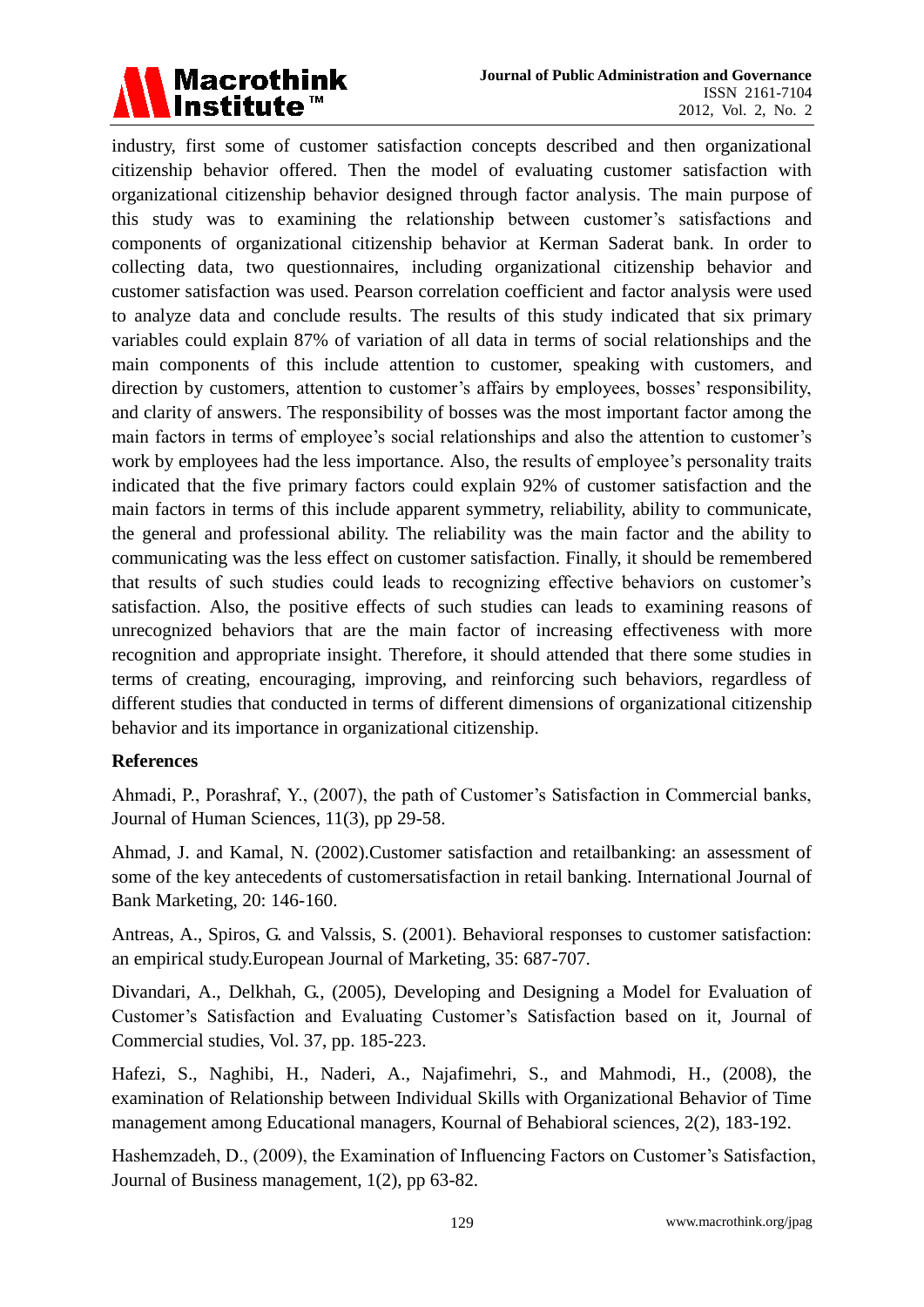

Hoseyni, Q., Bejani, H., Malekinia, A., (2010), the Influencing Factors, Dimensions, and Outcomes of Organizational Citizenship Behavior, monthly of Police development, 7(13).

Johnson, R. A. and Wichern, D. W. (1982). Applied multivariate statistical analysis. Prentice-Hall Inc., Englewood Cliffs, SA, 590 pp.

Kwantes, C.T. (2003).Organizational citizenship and withdrawal behaviors in USAand India. International Journal of Cross Cultural Management, 3 (1), p. 5.

Leon, W. (1996). Learning Organization: From Idea to Action. HumanResource Management, December, Vol.6.

Liu, C. W., Lin, K. H. and Kuo, Y. M. (2003). Application of factor analysis in the assessment of groundwater quality in a blackfoot disease area in Taiwan. The Science of the Total Environment, 313: 77- 89.

Moorman, R.H. and Blakely, G.L. (1995).Individualism-Collectivism as anindividual difference predictor of organizational citizenship behavior.Journal of Organizational Behavior, 16:127-142.

Paulin, M., Ferguson, R.J. and Bergeron, J. (2006). Service climate and organizational commitment: The importance of customer linkages. Journal of Business Research, 59: 906-915.

Zarabi, S., (2004), Examining and Evaluating Services in Saderat Bank and its Relationship with Customer's Satisfaction, MA Thesis, Faculty of management and accounting, ShahidBeheshti University.

|                                                   |  |  |  |  |  |  |  |  | Table 1: the results of correlation coefficient between customer's satisfaction and |  |  |
|---------------------------------------------------|--|--|--|--|--|--|--|--|-------------------------------------------------------------------------------------|--|--|
| dimensions of organizational citizenship behavior |  |  |  |  |  |  |  |  |                                                                                     |  |  |

| Dimensions                                                 | Employee's<br>social<br>relationships<br>with<br>customers | Employee's personality<br>traits | Customer's<br>satisfaction |
|------------------------------------------------------------|------------------------------------------------------------|----------------------------------|----------------------------|
| social<br>Employee's<br>relationships<br>with<br>customers | -1                                                         | 0.836                            | 0.738                      |
| Employee's<br>personality<br>traits                        | 0.836                                                      |                                  | 0.736                      |
| Customer's satisfaction                                    | 0.738                                                      | 0.736                            | 1                          |